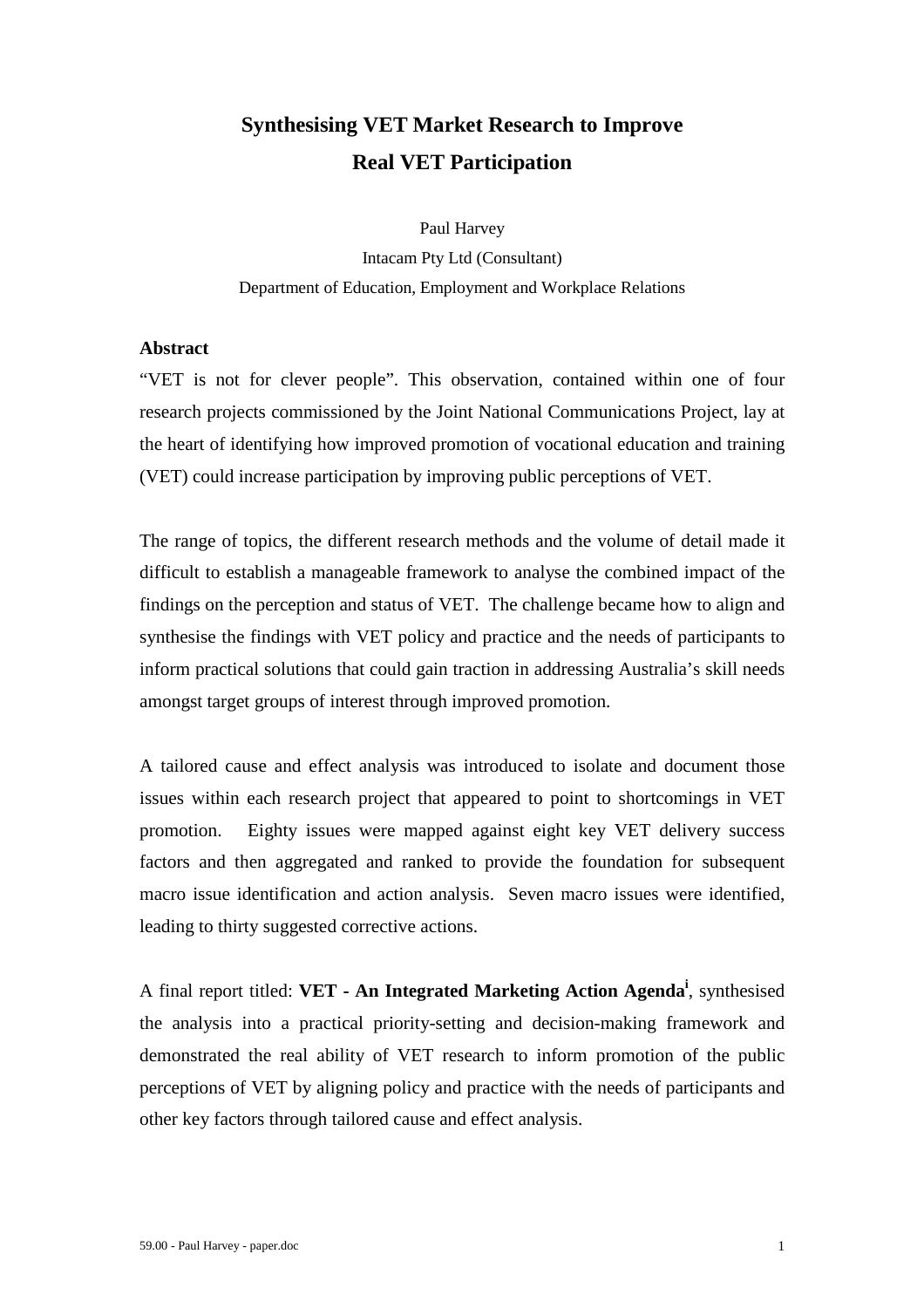The method is repeatable and provided the Joint National Communications Project with the opportunity to transcend the complexities of the research topics and differing methods and report styles to support corrective action decision-making. The method also provided comfort that issues concealed within the detail had been exposed and appropriately considered within a strategically-focused analytical framework.

## **Introduction**

The Joint National Communications Project is a joint Commonwealth, state and territory governments initiative of the *2005-2008 Commonwealth-State Agreement for Skilling Australia's Workforce.* The project aims to improve public perceptions of VET, particularly in the traditional trades. It was initiated to ensure that the national training system is well placed to meet the challenges confronting the nation, industry, community and clients by raising the profile of VET as a valid choice of further education and a rewarding pathway for young people and those wishing to re-enter the workforce. It is managed by the Department of Education, Employment and Workplace Relations (the department).

Decisions about the effective marketing of VET should sensibly be made on the basis of sound market research. The VET market place has grown to become large, multilayered and difficult to research in an integrated way. More often than not the input of market research to VET promotional actions has been sparing. The market is awash with a wide variety of materials and approaches; much of it shown by the research to be poorly targeted, overlapping and confusing to prospective VET participants. The current marketing of VET clearly does not help to improve real VET participation.

In order to guide marketing decision-making, four pieces of research were commissioned by the department for the JNCP in 2007 and 2008, to:

- conduct a baseline study of current attitudes to, and knowledge of VET;
- identify generational engagement strategies for key VET target audiences;
- examine how VET was portrayed in the media during 2007; and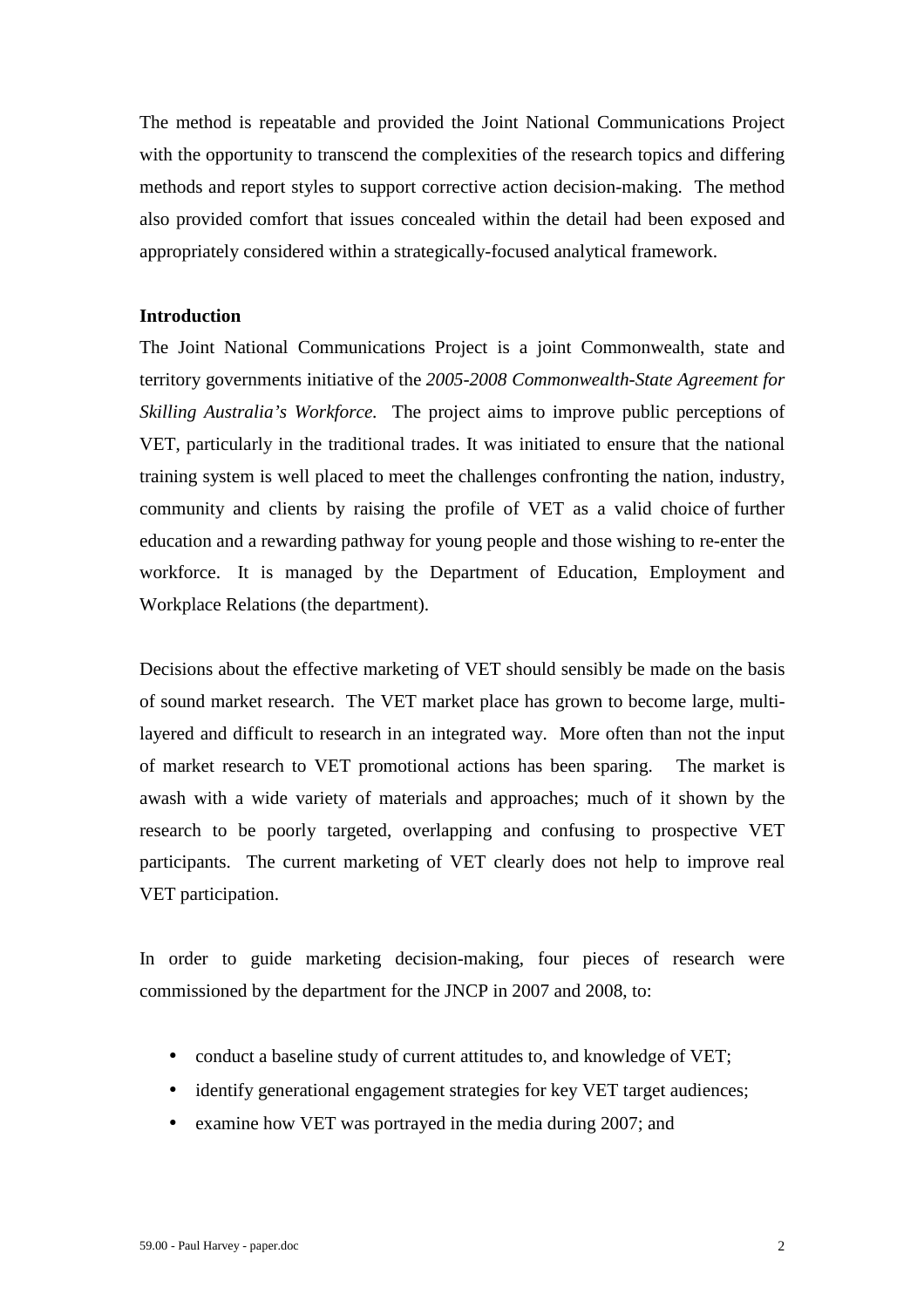• conduct an environmental scan of VET marketing and communications activity taking place in Australia.

The topic of each project was selected on the basis that it was regarded as likely to help explore and understand the influence that each topic might have on the perceptions of VET, and thereby the flow of people into and retention in VET. The research was conducted by four separate research specialists to find information from the following target groups of interest:

- young people leaving school and not involved in vocational training;
- older people, both those employed and not employed, who have no postsecondary qualifications;
- those with post-secondary qualifications who may have been considering a change in their work or considering re-entering the workforce – regarded as contemplating re-skilling;
- those who may simply have wanted to re-fresh their skills in an existing profession and were therefore interested in up-skilling; and
- those regarded as influencers, namely: career advisers, employers, parents and the general community.

The research projects led to hundreds of pages of comments, findings and supporting data. The final synthesis report was subsequently required to identify and focus on corrective actions in areas of priority determined by the JNCP during its research and development phase as having the greatest potential to influence participation in VET. The corrective action areas and the related perceived key issues were:

- increasing the status of VET that is, improving the esteem of VET by individuals and key influencers compared to other education options, the perceived issue being: low status of VET;
- increasing the knowledge of VET that is, improving general information about VET and the career options enabled by VET qualifications, the perceived issue being: low knowledge of VET;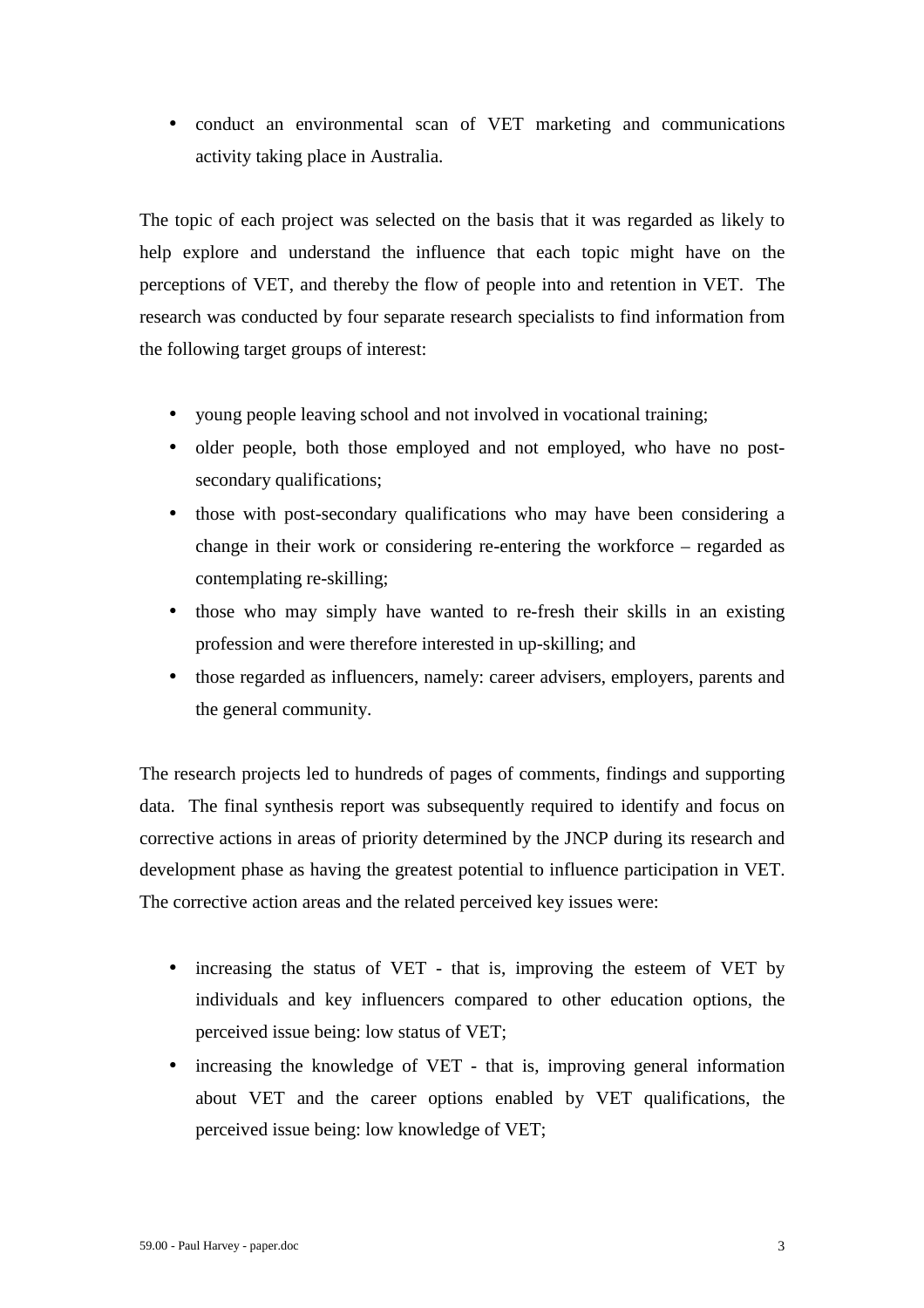- improving collaborative marketing of VET that is, improving stakeholder collaboration and coordination for more effective VET marketing, the perceived issue being: fragmented marketing of VET;
- improving channels into VET that is, improving and tailoring information about how participants could get into VET, and related decision support services, the perceived issue being: unclear channels into VET; and
- improving support for VET participants that is, improving the accessibility of support information for participants already in the system, the perceived issue being: unclear VET support sources.

The expected influence of these action areas on increasing the flow into and retention of people in VET through targeted communications and marketing action is represented in the following diagram, noting that successful action in one area may also support the impact of action in other areas.



**Figure 1 – Action Area Influence on VET Perception and Objective** 

The research projects are not specifically dealt with in this paper; they are the subject of separate publications released by the department. What is described is the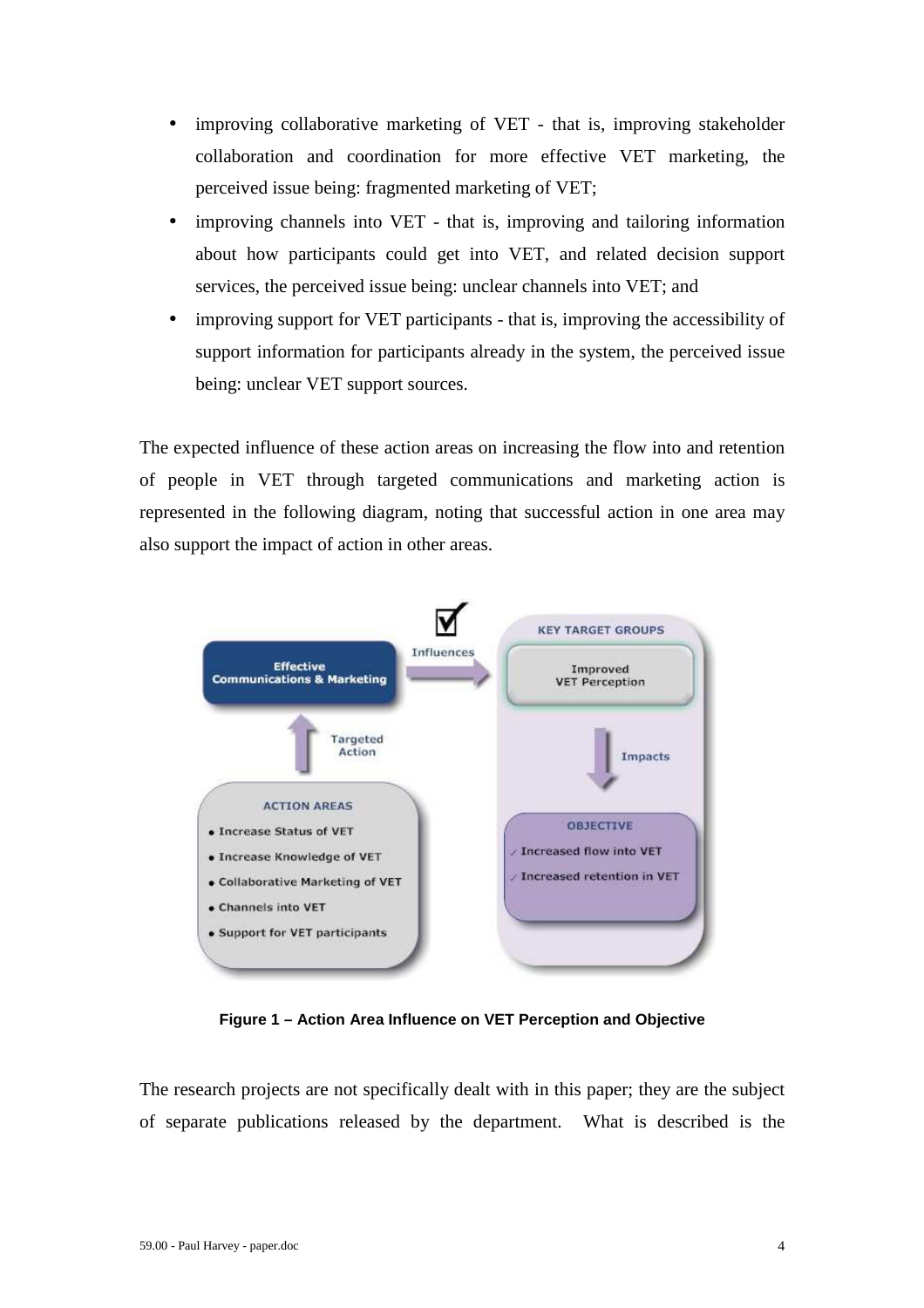analytical approach taken to meet final report requirements for an integrated action framework.

#### **Analytical Framework and Conceptual Models**

Establishing an appropriate analytical method proved challenging. The range of topics covered, the different research methods, the significant volume of research detail and the differing research styles made it difficult, initially, to create a manageable framework to analyse the combined impact of the research issues and findings on the perceptions and status of VET.

The key challenge became how to correlate and synthesise the research findings with VET policy and practice, the needs of participants and the specified corrective action areas, to inform practical solutions that could gain traction in addressing Australia's skill needs amongst target groups through improved communications and marketing. A consistent method of analysis needed to be adopted to achieve a common approach to corrective action identification regardless of research content and style.

The first step was to look beyond the contrasting form, style and volume of research detail to identify *issues* that appeared to be relevant in terms of having some influence on the take-up, or not, of VET. The presumption was that issues should be deducible irrespective of the form, style and volume of research.

It was critical for that purpose that a framework was created within which identified issues could be listed and categorised under a manageable set of influencing factors, consistent across each research project and where those factors were regarded as meaningful to the promotion and status of VET. A means of illustrating the influence of these factors on the target outcome was also regarded as important for concept communication and led to the consideration of cause and effect 'fishbone' diagrams as a way of depicting the influence of key factors and capturing relevant issues under those key factors.

The objective of cause and effect diagrams is corrective action and their use supports the organisation and display of influencing relationships between research issues and VET perception and, correspondingly, the flow of people into and their retention in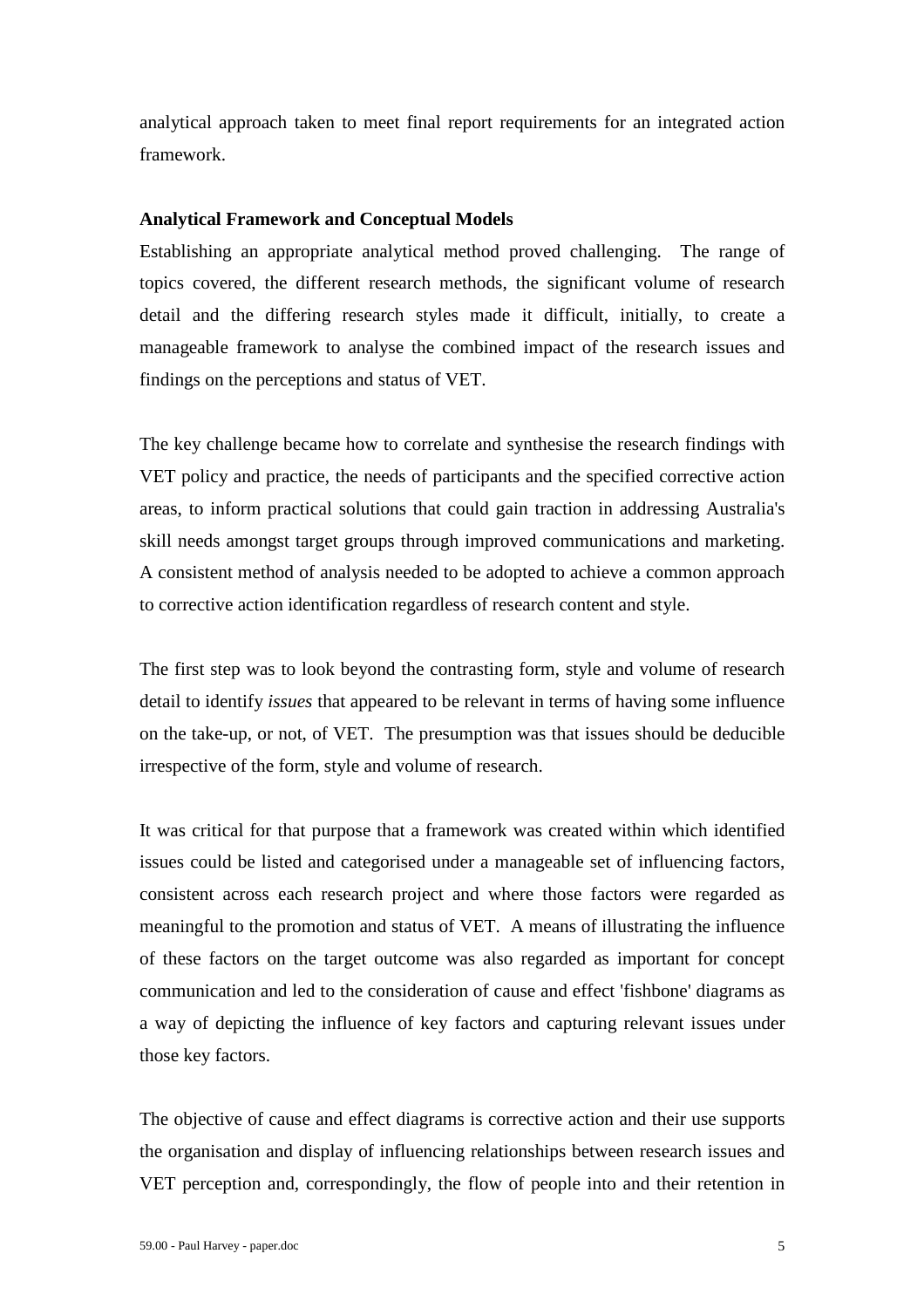VET. Cause and effect analysis could be applied equally across all four research projects. Each research project topic was labelled as an 'influence category' for the purposes of analysis, as follows:

- VET Attitudes;
- VET Marketing Activity;
- VET Media Portrayal; and
- VET Audience Engagement Strategies.

The following high level model guided analysis of each of the VET research projects and their relationship to the issues themes specified by the JNCP as requiring corrective action:



**Figure 2 – VET Research Category Influence Relationship** 

Cause and effect analysis also supports a range of industry-specific delivery success factors that can used to identify key influences affecting a described outcome, whether implemented in a positive or negative fashion. Such success factors are capable of being tailored to the specific characteristics of a particular industry sector.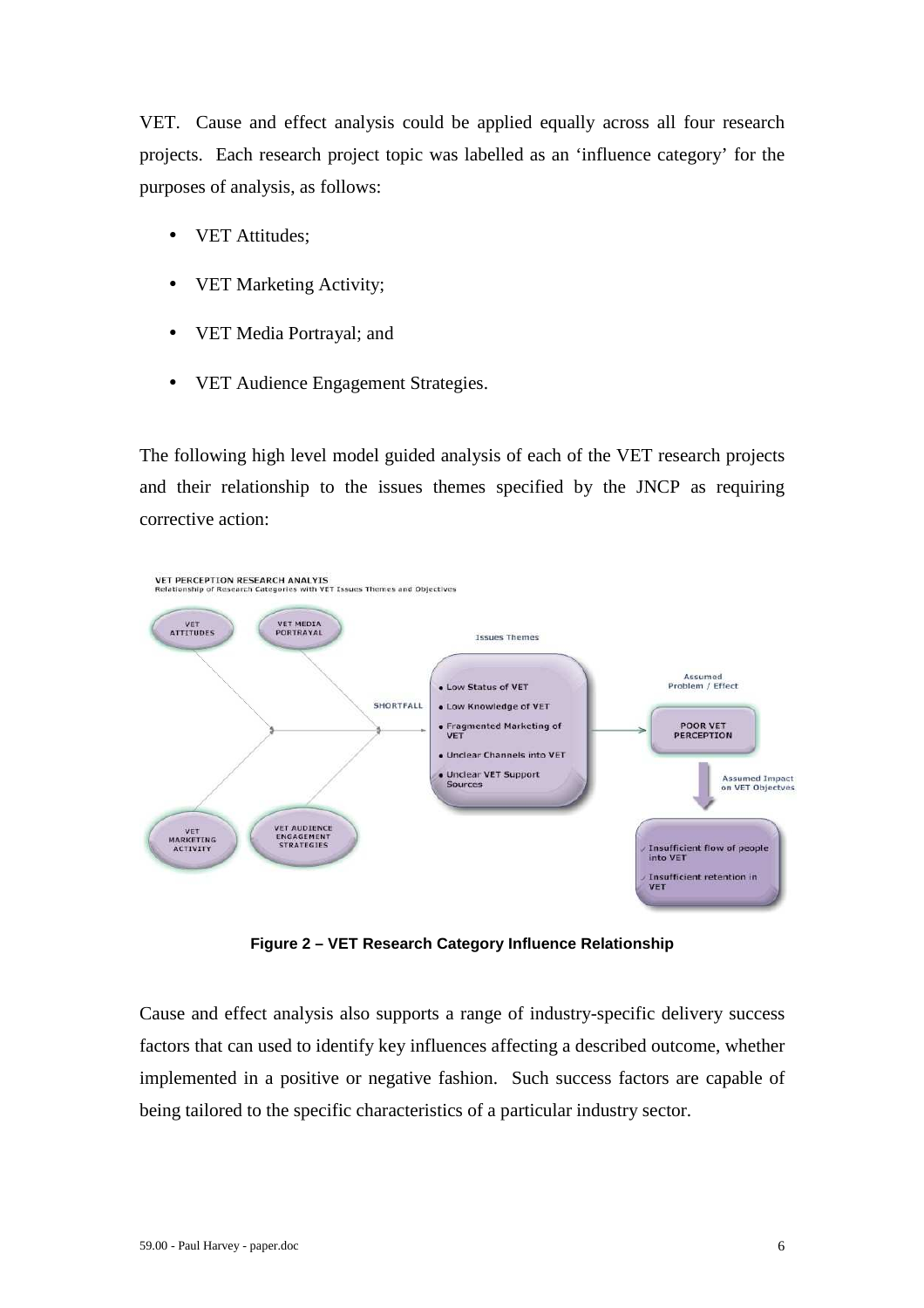VET can be regarded as a service and administration industry for cause and effect analysis. In consultation with the department it was concluded that eight key communication and marketing success factors could influence the positive or negative perceptions and status of VET, depending on how well they were implemented:

| <b>Success Factor</b> | <b>Thrust</b>                                                         |
|-----------------------|-----------------------------------------------------------------------|
| Policy                | Communication and marketing-related policies created to support the   |
|                       | delivery of VET products and services.                                |
| Penetration           | Mechanisms used to cut through and reach VET target audiences with    |
|                       | product information and services.                                     |
| Promotion             | Arrangements used to target and promote VET products and services     |
|                       | to key audiences.                                                     |
| Partners              | Arrangements used to target and work with partners needed to help     |
|                       | deliver and influence the use of VET products and services.           |
| Product               | Design, operation and utility of those VET products and services that |
|                       | form the cornerstone of VET communication and marketing $-$ that is,  |
|                       | what is available through VET?                                        |
| Processes             | Processes and procedures created to manage and support delivery       |
|                       | and use of VET products and services.                                 |
| Participants          | Arrangements used to target and work with prospective and signed-up   |
|                       | VET participants.                                                     |
| Performance           | Arrangements used to monitor and manage the performance of VET        |
|                       | products and services and the overall VET delivery framework.         |

**Table 1 – Success Factors Influencing Perception and Status of VET** 

The premise of this approach was that the effective delivery of VET communication and marketing requires the sound, integrated execution of a range of key success factors. Examined from this perspective, and taking a corrective action approach, the research analysis might reveal shortfalls or inadequacies in the performance of VET communication and marketing that could be targeted for further action - that is, it was assumed that communication and marketing shortfalls in these key success areas were contributing to the poor or negative perceptions of VET, with the overall impact being an insufficient flow of and retention of key target groups into VET. It was expected that a thorough analysis of each research topic would reveal such shortfalls, and thereby support the identification of corrective action(s) to address those shortfalls.

The need to allocate issues across more than one success factor was anticipated given the need to drive action on a number of fronts to effectively deliver VET. The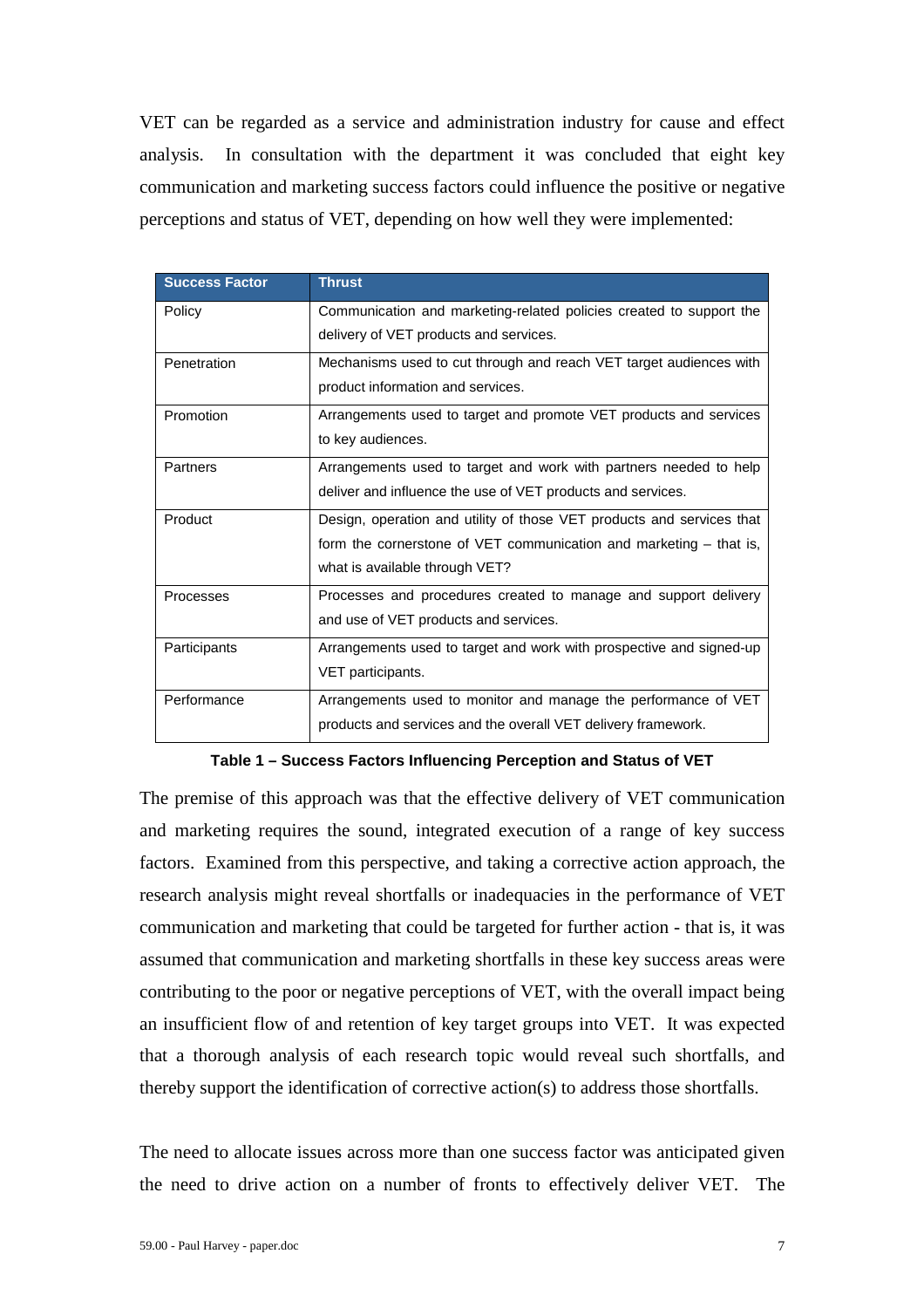combined influence of these success factors on VET perception, and on the effective delivery of VET, is illustrated in the following model used to conceptually guide the research analysis:



**Figure 3 – VET Delivery Success Factors** 

The detailed research analysis was not intended to suggest that the VET system had been inadequate in dealing with the research matters presented. Rather, the identification of an issue as a shortfall or an inadequacy was a method adopted to stimulate thinking about corrective action based on a philosophy of continuous improvement.

## **Containing the Scope of Analysis**

The detailed analysis and report was not expected to investigate issues beyond communication and marketing or outside the scope of the research that may hinder participation and therefore equally affect the perceptions of VET. It was understood that while communication and marketing could successfully explain and promote VET, as well as soften apparent objections and build demand for its offerings, there may still be barriers that improved communication and marketing alone could not overcome in any sustainable way.

It was determined that out-of-scope issues identified through the analysis would be referred for consideration by resources outside the JNCP with such referrals being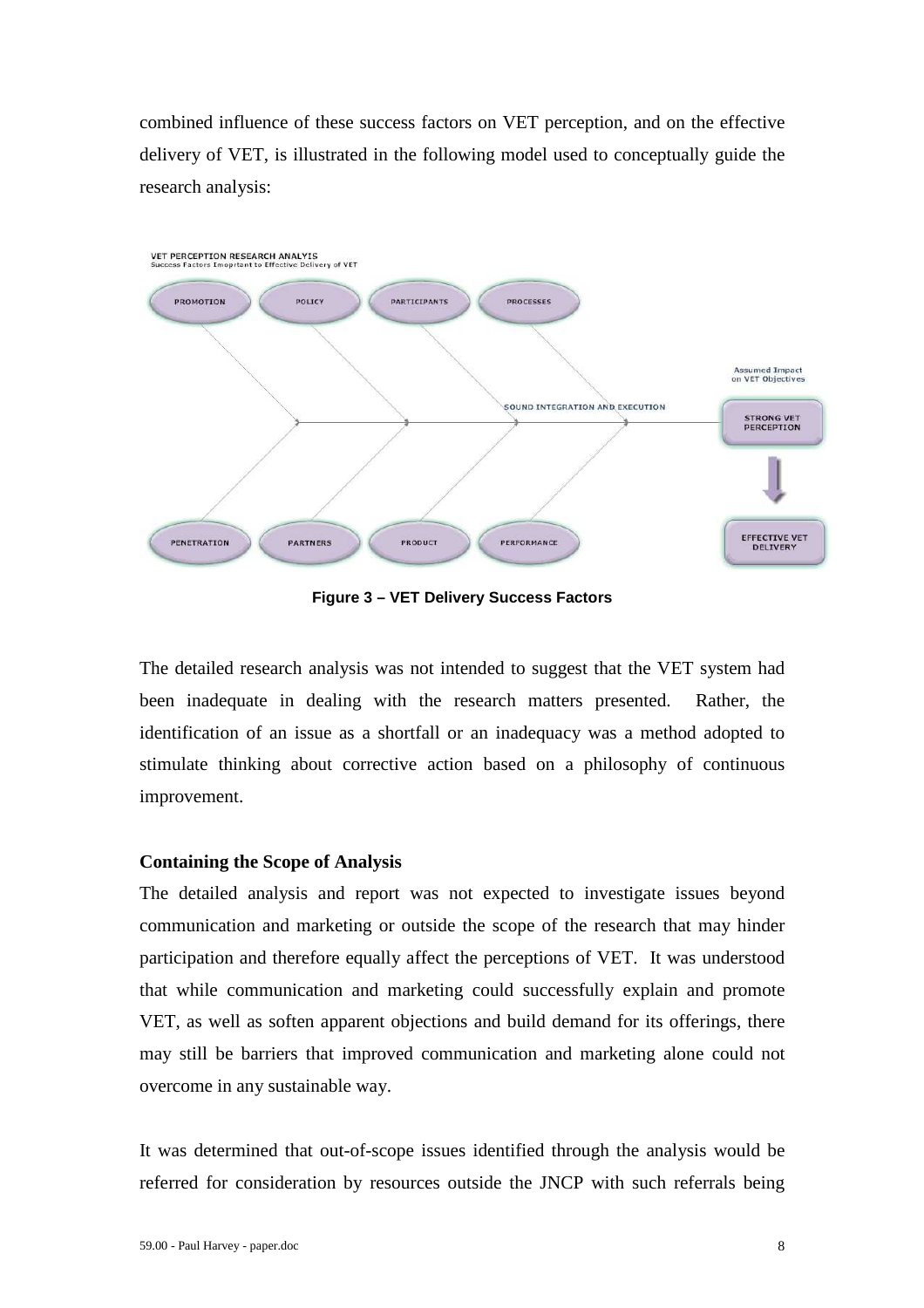monitored by the JNCP so that, where improvements could be made, supporting communication and marketing could be planned.

## **Managing Data Volumes While Maintaining Analytical Integrity**

The volume of data to be examined within each research project made it difficult to capture and show all of the detected issues under their related influencing factors without moving to large and complex diagrams which also ran the risk of losing issue connectivity and analytical integrity. It was determined that an issues database should be established, based on the influence relationship conceptual model described earlier, to allow issues from each research topic to be consistently treated and related to the eight key delivery success factors and the five required corrective action areas specified by the JNCP.

Issues identified from each research project were to be numbered, given a name and attributed against a success factor category and other categories in the database for traceability purposes. An illustration of the data entry environment follows:

| SiClose & Save   New     0 0   3   5   9 3 3 1                                                                                                                  |                                                                             |                                                                                                                                                                                                                                                                                                                                                                                                                                                                                                                                                                                                                                                                              |
|-----------------------------------------------------------------------------------------------------------------------------------------------------------------|-----------------------------------------------------------------------------|------------------------------------------------------------------------------------------------------------------------------------------------------------------------------------------------------------------------------------------------------------------------------------------------------------------------------------------------------------------------------------------------------------------------------------------------------------------------------------------------------------------------------------------------------------------------------------------------------------------------------------------------------------------------------|
| Research Source Engagement<br>Nature of Issue Research Supported<br>ResearchRef p9, 17-18, 20, 22<br>Success Factor 1 Penetration<br>Success Factor 2 Promotion | $\blacktriangledown$<br>$\vert$                                             | Name  Inadequate understanding of VET and its components (attributes) and pathways<br>Discussion   Suggested Action<br>2   4 B Z U A ·   ま 著 著   扫 扫 ま ま 書   ツ Q<br>This issue is strongly related to VET1, VET17, VET21, VET26 and VET35<br>from the VET Attitude research considered fron an engagement<br>perspective.<br>One in five survey participants were not sure if courses previously                                                                                                                                                                                                                                                                             |
| Success Factor 3<br>Action Area VET Knowledge<br>Action Priority Not Assigned                                                                                   | $\overline{\phantom{0}}$<br>$\overline{\phantom{a}}$<br>$\vert \cdot \vert$ | undertaken fell under VFT<br>Amongst the Retrainer target group, the generational segments Generation<br>X and Y expressed only a vague awareness of VET and what it entails.<br>with initial perceptions centering on correspondence and distance<br>learning. By contrast they had a much clearer idea as to what university<br>entails. Similarly, Generation X and Y Upskillers saw VET as a career-<br>specific and hands-on form of learning predominantly aimed at and<br>associated with late secondary schools and TAFE students, specifically<br>those not going on to attend university.<br>Baby Boomer Unskillers and Retrainers also saw VET narrowly, and were |

**Figure 4 – Issues Database Data Entry View**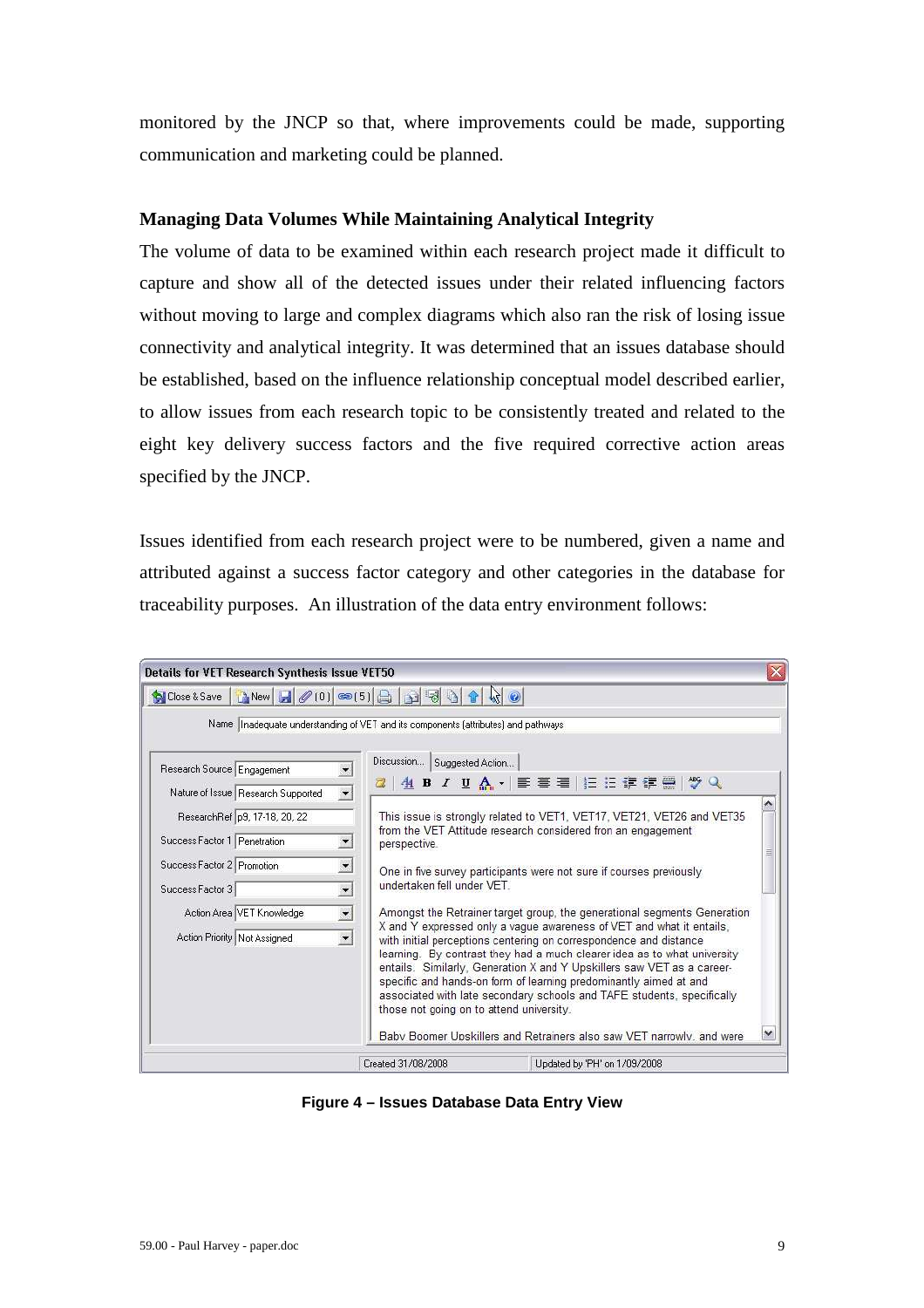The data entry environment highlights the ability to easily enter the Issue Name and then associate that issue with:

- *Research Source*: the name of the research project topic;
- *Nature of Issue*: whether the issue appeared to be specifically supported by the research or was a suggested issue inferred from the research;
- *Research Ref:* where, for traceability purposes, the described issue could be located in the research;
- *Success Factor 1*: the primary delivery success factor with which the issue appeared to be related;
- *Success Factor 2*: the secondary delivery success factor with which the issue appeared to be related - category overlap was anticipated given the need to drive action on a number of fronts to effectively deliver VET – for example overlap in shortfalls across VET Policy and Promotion;
- *Action Area*: the JNCP action area under which the issue might suitably be addressed;
- *Action Priority*: the priority with which action to address the issue might need to be addressed;
- *Discussion*: narrative discussion of the relevance and impact of the issue and its relationship with other issues; and
- *Suggested Action*: suggested action for dealing with the issue for consideration by the JNCP.

The data entry mechanism also permitted any issue to be linked within the database to any other issue, supporting the ability to more easily establish a macro view of like issues for more manageable analysis. This consistent method of data capture provided the foundation for a comprehensive count, discussion and analysis of the issues within each of the four research topics, including the ability to filter views and reports based on a range of criteria.

The identification of issues and the linking of issues in the database was timeconsuming and relied on a thorough analysis and discussion of the details and findings of each research project. This part of the method was necessarily subjective and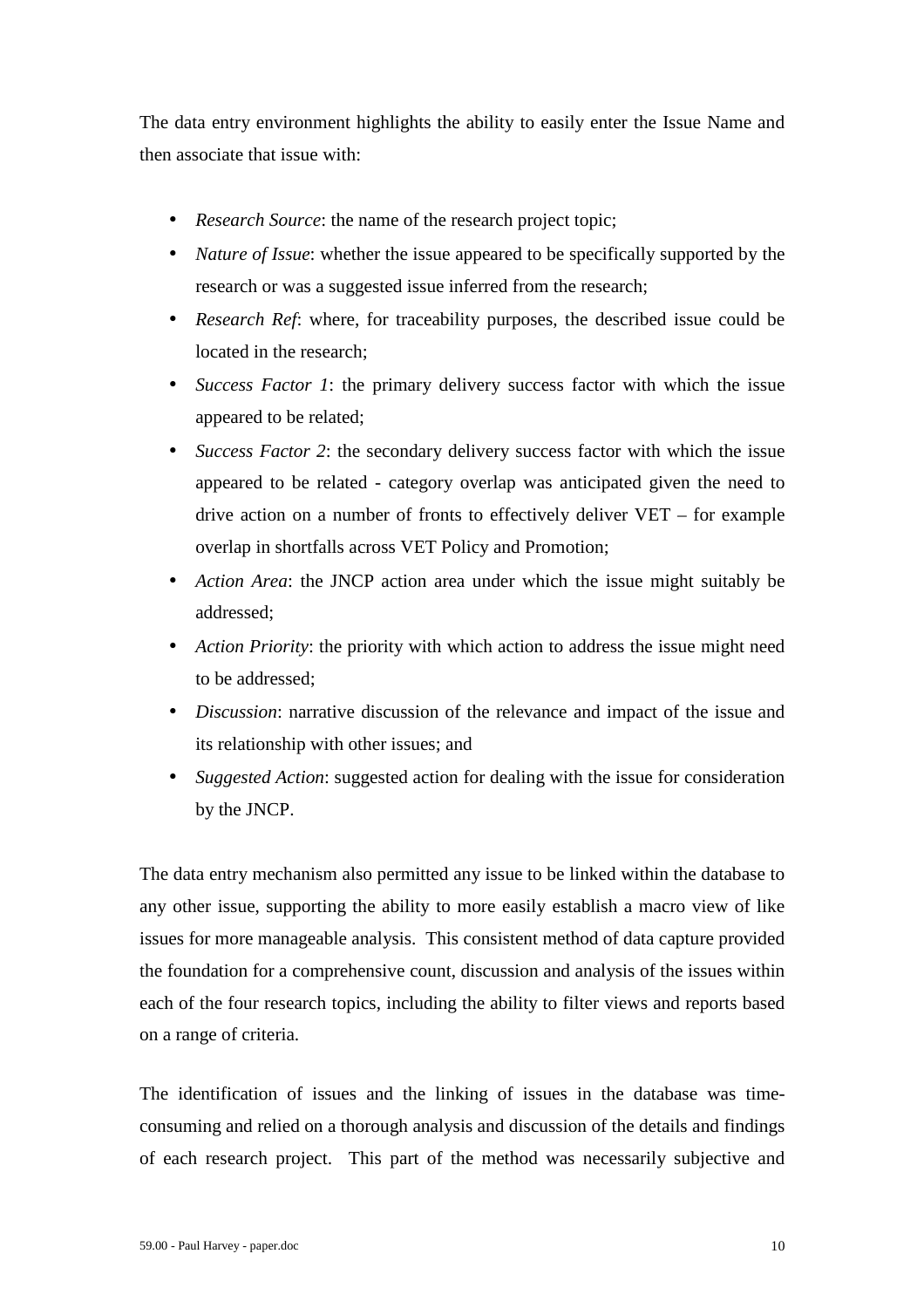relied on an ability to draw out and accurately link perceived shortcomings in delivery success factors that might impact the perception and status of VET.

Each research paper was processed independently and formed the basis of an individual research summary report to the department. The department was invited to review and validate the initial analysis of each issue to be sure it held the same view of apparent shortcomings, prior to the development of the final synthesised report.

## **Results of Analysis**

53 specific issues were revealed by the analysis; however, the re-occurrence of the same or similar issues led to a total of 80 issue mentions.Those issues were related as shown below to the priority action areas determined by the JNCP, listed in order of frequency of occurrence:

| <b>Action Area</b>             | <b>Principal Issue</b>              | <b>No. Issue Mentions</b> |
|--------------------------------|-------------------------------------|---------------------------|
| Increase Knowledge of VET      | Low Knowledge of VET                | 43                        |
| Collaborative Marketing of VET | Fragmented Marketing of VET         | 17                        |
| Increase Status of VET         | Low Status of VET                   | 13                        |
| Channels into VET              | Unclear Channels into VET           |                           |
| Support for VET Participants   | <b>Unclear VET Support Services</b> |                           |
| <b>TOTAL</b>                   |                                     | 80                        |

**Table 2 – Action Area Issue Analysis** 

The allocation of issues in this way led to a greater understanding about where the weight of corrective action needed to be focused. For example, it was clear that increasing knowledge of VET was a high priority action area.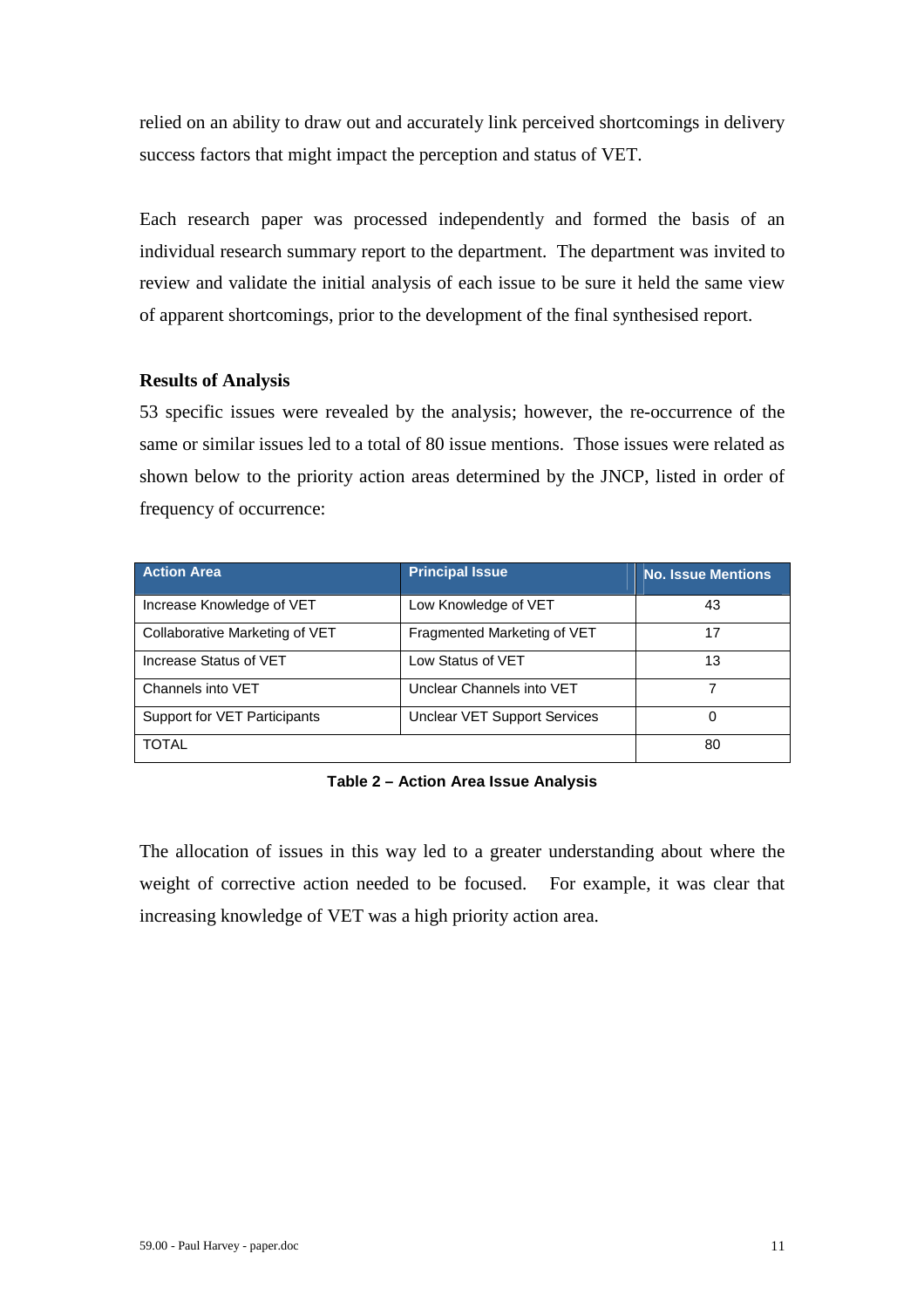Those same 80 issue mentions were also correlated and counted against a primary VET delivery success factor, as described below:

| <b>Success</b>                                                               | <b>Thrust</b>                                                       | <b>Related</b><br>No. |
|------------------------------------------------------------------------------|---------------------------------------------------------------------|-----------------------|
| <b>Factor</b>                                                                |                                                                     | <b>Issues</b>         |
| Policy                                                                       | Communication and marketing-related policies created to support     | 19                    |
|                                                                              | the delivery of VET products and services.                          |                       |
| Penetration                                                                  | Mechanisms used to cut through and reach VET target audiences       |                       |
|                                                                              | with product information and services.                              |                       |
| Promotion                                                                    | Arrangements used to target and promote VET products and            | 17                    |
|                                                                              | services to key audiences.                                          |                       |
| Partners                                                                     | Arrangements used to target and work with those partners needed     | $\overline{7}$        |
|                                                                              | to help deliver and influence the use of VET products and services. |                       |
| Product                                                                      | Design, operation and utility of VET products and services that     | $\overline{7}$        |
|                                                                              | form the cornerstone of VET communication and marketing.            |                       |
| Processes<br>Processes and procedures created to manage and support delivery |                                                                     | $\overline{7}$        |
|                                                                              | and use of VET products and services.                               |                       |
| Participants                                                                 | Arrangements used to target and work with prospective and           | 5                     |
|                                                                              | signed-up VET participants.                                         |                       |
| Performance                                                                  | Arrangements used to monitor and manage the performance of          | $\Omega$              |
|                                                                              | VET products and services and the overall VET delivery              |                       |
|                                                                              | framework.                                                          |                       |
| TOTAL                                                                        |                                                                     | 80                    |

**Table 3 – Primary Success Area Issue Analysis** 

The purpose of the allocation was to highlight in a more specific way where shortfalls in the performance of a success factor appeared to be occurring and to identify where the weight of corrective action appeared to be needed to improve the perception, raised status and increased take-up of VET. A low number of allocations, or even a single allocation of an issue to a success factor, was not interpreted to mean that concerted action was not required in the relevant area. The allocation of a single issue to a success area may have represented a high priority need for action, if shortfalls in that area were regarded as significantly affecting VET perception and take-up.

### **Synthesising Issues for Corrective Action**

The corrective action focus of the analysis, which follows the 80/20 rule, suggested that key issues, and not necessarily all 53 issues identified, should sensibly be dealt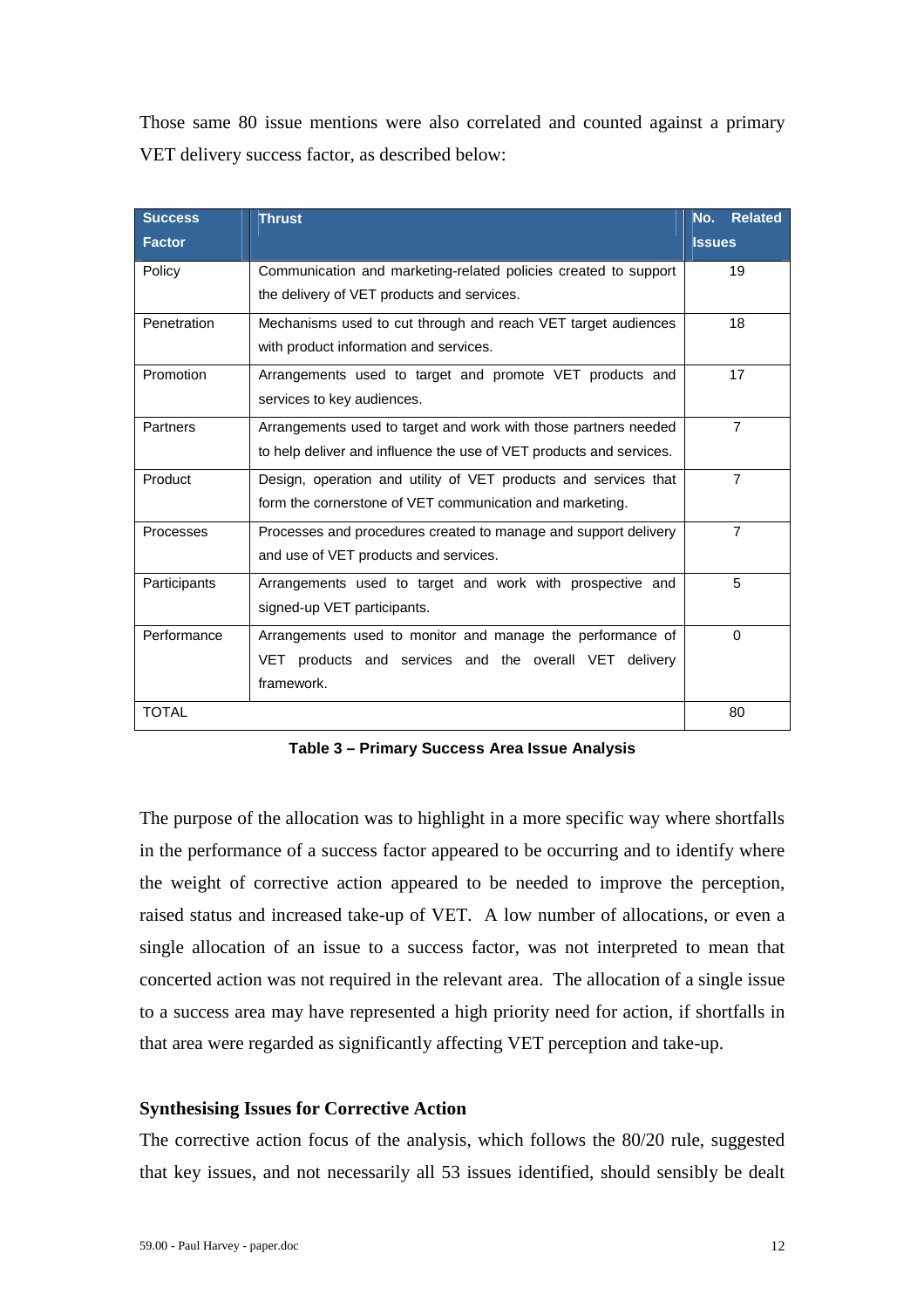with from the perspective of priority of activity. When examined at a composite level, and allowing for the issue linkages that had been established, it was clear that many of the 53 issues across the research projects overlapped or represented subtle variations of the same general theme.

The issues were therefore regarded as capable of being synthesised and elevated to macro areas of similarity to identify corrective action options and areas of focus that could cover more than one issue. This was preferable to identifying potentiallyoverlapping or non-integrated point solutions at the level of each of 53 individual issues. The issues were accordingly synthesized, as described below, into seven (7) macro issue categories and presented to the department for validation, to create a manageable foundation for suitable corrective actions.

| No.          | <b>Macro Issue</b>                                                             | <b>Related</b><br><b>Issue</b> |
|--------------|--------------------------------------------------------------------------------|--------------------------------|
|              |                                                                                | <b>Mention Count</b>           |
| 1.           | Inadequate VET sector marketing and promotional strategy quidance              | 25                             |
| 2.           | Inadequate VET story and promotional strategies                                | 19                             |
| 3.           | Inadequate Influencer engagement policy and promotional strategies             | 14                             |
| 4.           | Inadequate VET governance focus and priority on communication and<br>marketing | 10                             |
| 5.           | Inadequate VET branding strategy                                               | 8                              |
| 6.           | Inadequate coordination of VET information outlets                             | 2                              |
| 7.           | Inadequate VET product development                                             | 2                              |
| <b>TOTAL</b> |                                                                                | 80                             |

#### **Table 5 – Macro Issue Analysis**

## **Conclusion**

The manageable set of macro issues derived through issue aggregation and synthesis from contrasting styles and volumes of research considerably improved the ability of the JNCP to prioritise and turn into a focused action plan, a long list of suggested corrective actions. Whilst the overall approach may appear complex, it was intended simply to tease out and set up a framework for identifying and systematically capturing and connecting common issues across the research topics that, in particular, appeared to point to shortcomings or inadequacies in VET communications and marketing.